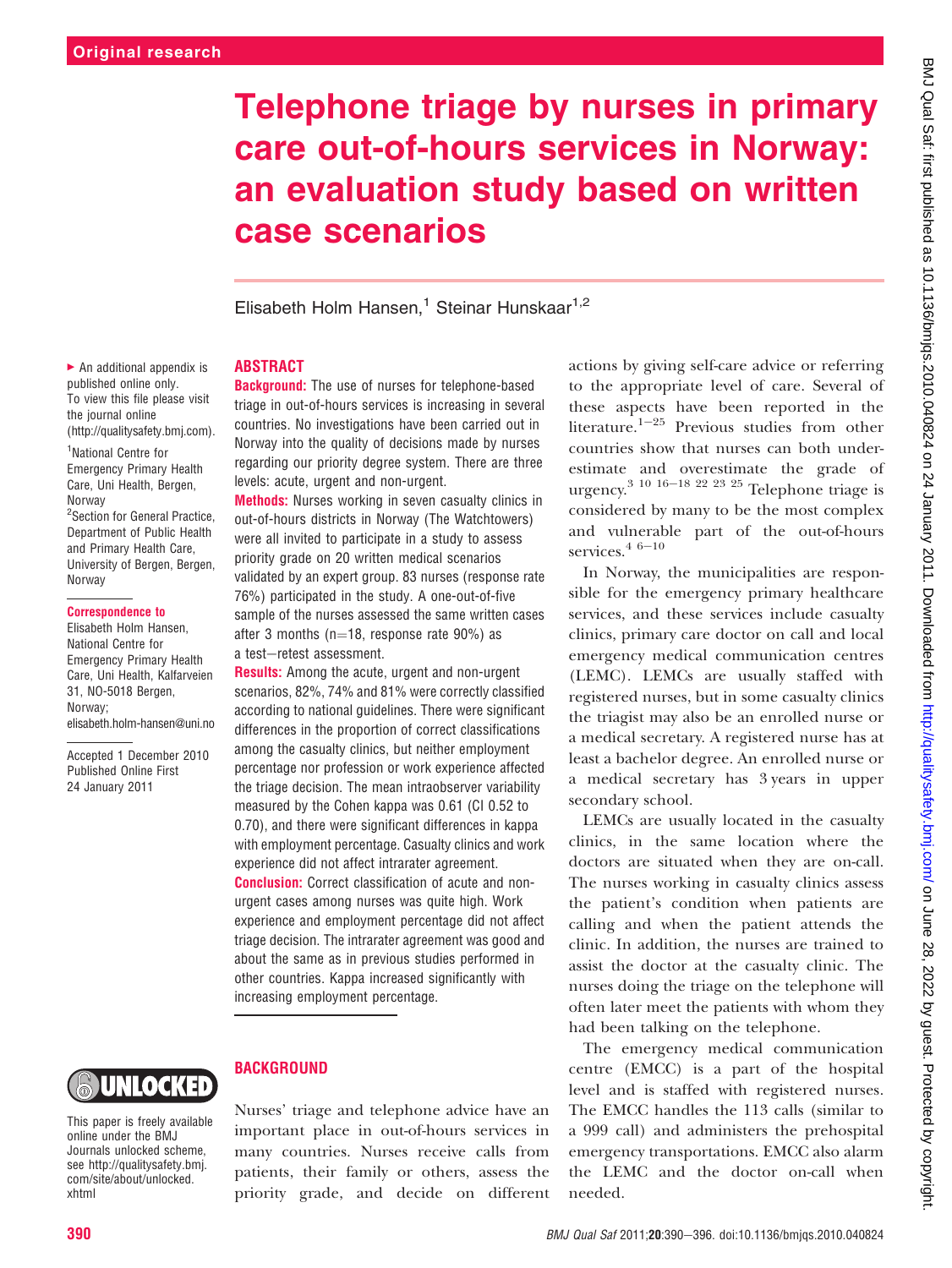So far, no one in Norway has investigated nurses' telephone triage or the degree to which their assessments are in compliance with national guidelines.

Written case scenarios have been used in several studies to evaluate agreement with national guidelines, and they are regarded as suitable tools in the assessment of clinical competence.<sup>8 11</sup>

This project evaluates decisions on degree of priority made by nurses in out-of-hours services in Norway using written case scenarios. Answers were compared with consensus-based national guidelines. The intraobserver variation for the same written cases was also evaluated in a subgroup of nurses.

## **METHODS**

The study was performed during 2008 among nurses working in seven different casualty clinics taking part in a sentinel network.

The National Centre for Emergency Primary Health Care has initiated an enterprise called 'The Watchtowers,' which is a representative sample of Norwegian municipalities and out-of-hours districts.<sup>12</sup> In the Watchtowers, the attending nurses record all contacts during day and night. Among other variables, they also register the degree of priority for each contact, both from telephone calls and from patients with direct attendance. All casualty clinics in the Watchtowers were invited to the study, and all agreed to participate. Altogether 116 nurses potentially could participate, but some may not have received the envelope with the study material. Eighty-eight nurses returned the material, but five were excluded from the analysis because of missing information on employment percentage, profession or number of years working in casualty clinic. Both permanent and temporary employees participated in the study. Information about initial training and instructions at the start of working in the casualty clinic were obtained from a national register.<sup>13</sup>

#### Index

The Norwegian Index for Medical Emergency Assistance is a decision tool to ensure an appropriate response to a medical emergency call.<sup>14</sup> The Index is available in all casualty clinics in Norway, but it is not mandatory to use it. The Index is originally intended to standardise the medical evaluation performed by nurses in EMCC. Nurses in LEMC usually know these guidelines, but they do not use them consistently for every case. This information became known by the head nurse at each WT before the study, and also told by the nurses in meetings with the researcher. Degree of priority has three designations: red colour is defined as an 'acute' response, with the highest priority; yellow colour is defined as an 'urgent' response,

with a high, but lower, priority; green colour is defined as a 'non-urgent' response, with the lowest priority.14

### Written case scenarios

Twenty written case scenarios were prepared by The National Centre for Emergency Primary Health Care (see online appendix). The distribution of degree of priority was four acute cases, eight urgent cases and eight non-urgent cases. All cases were framed in the same way regarding the patient's gender, age, time of day, mode of contact, problem/symptoms and degree of priority.

An expert group of one emergency doctor, one GP specialist and two registered nurses, one working in LEMC and one working in EMCC, evaluated the cases and compared them with the Index. The expert group classified each case with a priority grade: acute, urgent or non-urgent. There was no disagreement in the expert group about the correct response to each case, but some minor uncertainties had to be settled before the written cases were finally ready to be used.

The cases were printed in a booklet where each nurse also had to fill in profession, number of years working in the casualty clinic and employment percentage. To ensure confidentiality, each nurse entered their own code in each booklet before returning it to the Centre. Each booklet was marked in advance with a code to identify the casualty clinic.

#### Implementation

The leader at each casualty clinic informed the nurses about the study during staff meetings and gave each nurse an envelope containing the booklet with the written case scenarios, information about the study and a return envelope. All nurses were supposed to read and assess the cases and mark each case with the appropriate degree of priority in terms of a red, yellow or green response. The nurses were not allowed to sit together or to use the Index when assessing the cases. The answers were returned to the Centre individually.

## Test-retest procedure

A sample of 20 nurses (about every fifth from the list of nurses) were to receive the same booklet after 3 months. The sequence of the cases was changed to avoid recall from the previous phase. The material was again distributed by the leader of the clinic. To identify the selected nurses, each envelope had the individual's code written outside. As an extra check of identification, the person had to fill in work-related information again (profession, employment percentage and number of years in clinic).

## **Statistics**

SPSS version 15.0 was used to analyse data.  $\chi^2$  tests were used, and the level of statistical significance was defined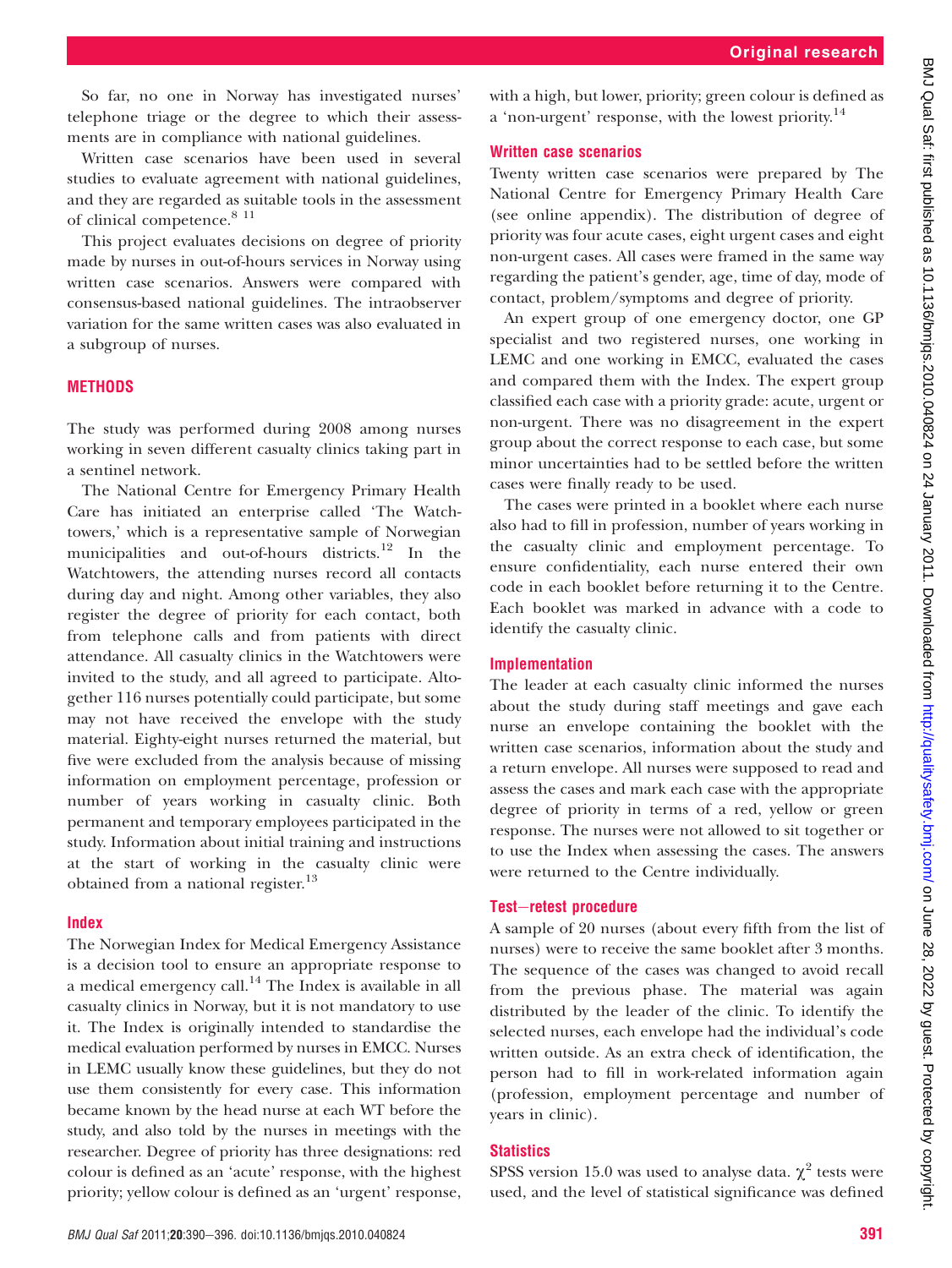as p<0.05. Intraobserver variability was analysed in the sample of 18 nurses using the Cohen kappa, and agreement based on the value of k was categorised as described by Altman.<sup>15</sup> The precision of  $\kappa$  was reported as either mean and 95% CI or median and range, and differences in  $\kappa$  between groups were analysed by the Kruskal–Wallis test. Over- and underestimation are weighted equally by the standard software used, as it turned out that all discrepancies were of a magnitude of 1.

## RESULTS

Of the 116 potential participants, 88 returned the booklets, and the data from 83 could be analysed. The response rate thus was at least 76%. Of the 83 participants, 90% were registered nurses with or without further education, and 10% were enrolled nurses, paramedics and bioengineers. The mean duration of employment in the casualty clinic was 6.3 (median 4) years, and the mean employment percentage was 49% (median 56%). The nurses had a mean of 40 h of initial training and instruction by the start of working in the casualty clinic and LEMC, ranging from 30 to 64 h.

## Assessment of case scenarios according to index

The mean of total correct responses among the nurses was 78% (SD 11.5), ranging from 45% to 95%. In total,

12% of all assessments were undertriaged, and 18% were overtriaged according to Index. Among the acute cases, 82% were correctly classified, 74% of the urgent cases were correctly classified, and 17% and 9% of the latter were overtriaged and undertriaged respectively according to Index. Of the non-urgent cases, 81% were correctly classified. One of the four acute scenarios was a patient with chest pain (case 7), and only one out of 83 nurses had undertriaged the priority grade. Table 1 shows the assessment of priority grade according to Index.

In table 2, the nurses are grouped according to the percentage of correct answers  $\left(\frac{51\%}{71\%}, \frac{71-80\%}{500}\right)$ and their performance is shown according to Watchtower, profession, work experience in casualty clinic and employment percentage. There were no statistically significant differences among the Watchtowers or profession. Overall, there were no significant differences between experienced or less experienced nurses in assessing the written cases, but when analysing the individual written cases, we found significant differences in three of the 20 cases (case 1, case 16 and case 17). There were no systematic differences between the experienced or the less experienced group.

Only 5% of the nurses had a full-time job, and there were no significant differences between employment percentages with respect to correct classification (table 2).

|                 | <b>Acute</b>   |                | <b>Urgent</b>  |    | Non-urgent     |                | <b>Total</b> |
|-----------------|----------------|----------------|----------------|----|----------------|----------------|--------------|
|                 | $\mathsf{n}$   | %              | $\mathsf{n}$   | %  | $\mathsf{n}$   | %              | $\%$         |
| Acute           |                |                |                |    |                |                |              |
| Case 1 $(n=83)$ | 53             | 64             | 29             | 35 |                |                | 100          |
| Case 7 $(n=83)$ | 82             | 99             | 1              |    | 0              | 0              | 100          |
| Case 16 (n=82)  | 66             | 81             | 16             | 20 | $\Omega$       | $\Omega$       | 100          |
| Case 18 (n=82)  | 67             | 82             | 15             | 18 | $\Omega$       | $\mathbf 0$    | 100          |
| <b>Urgent</b>   |                |                |                |    |                |                |              |
| Case 3 (n=82)   | 19             | 23             | 53             | 65 | 10             | 12             | 100          |
| Case $4(n=83)$  | 8              | 9              | 56             | 68 | 19             | 23             | 100          |
| Case $5(n=82)$  | 28             | 34             | 53             | 65 |                |                | 100          |
| Case 9 (n=83)   | 10             | 12             | 66             | 80 | $\overline{7}$ | 8              | 100          |
| Case 12 (n=83)  | 6              | $\overline{7}$ | 65             | 78 | 12             | 14             | 100          |
| Case 14 (n=82)  | 26             | 32             | 54             | 66 | $\overline{2}$ | $\overline{c}$ | 100          |
| Case 19 (n=81)  | 11             | 14             | 65             | 80 | 5              | 6              | 100          |
| Case 20 (n=81)  | 6              | $\overline{7}$ | 70             | 86 | 5              | 6              | 100          |
| Non-urgent      |                |                |                |    |                |                |              |
| Case 2 (n=83)   | 1              | 1              | 3              | 4  | 79             | 95             | 100          |
| Case $6(n=82)$  | 0              | 0              |                |    | 81             | 99             | 100          |
| Case $8(n=83)$  | 0              | $\Omega$       | 32             | 39 | 51             | 61             | 100          |
| Case 10 (n=83)  | 0              | 0              | $\overline{4}$ | 5  | 79             | 95             | 100          |
| Case 11 (n=83)  | 0              | $\mathbf 0$    |                |    | 82             | 99             | 100          |
| Case 13 (n=82)  | $\overline{2}$ | $\overline{2}$ | 37             | 45 | 43             | 52             | 100          |
| Case 15 (n=82)  | $\overline{0}$ | $\mathbf 0$    | 21             | 26 | 61             | 74             | 100          |
| Case 17 (n=82)  | 4              | 5              | 22             | 27 | 56             | 68             | 100          |

Results are shown as numbers and percentages. Bold numbers indicate the percentage of correct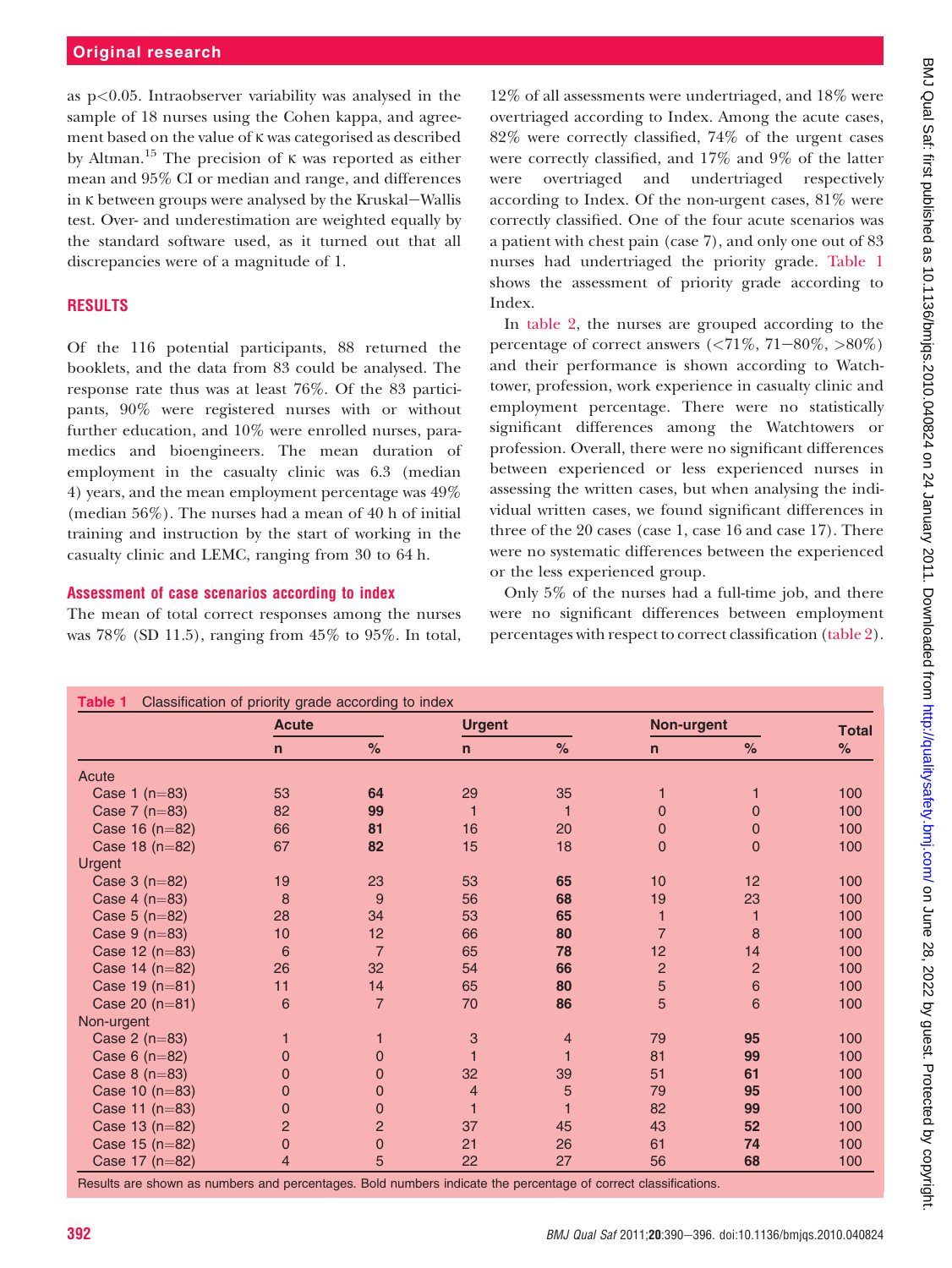Table 2 Correct classifications performed by nurses according to Index in percentage groups by Watchtower, work experience in casualty clinic, profession and employment

|                                        | No of responders   |                         |                     |         |
|----------------------------------------|--------------------|-------------------------|---------------------|---------|
| <b>Percentage correctly classified</b> | 1/271%<br>$(n=29)$ | $71 - 80\%$<br>$(n=24)$ | $>80\%$<br>$(n=30)$ | p Value |
| Watchtower                             |                    |                         |                     | 0.10    |
| WT <sub>1</sub>                        | 9                  | 2                       | 6                   |         |
| WT <sub>2</sub>                        | $\overline{7}$     | 5                       | 3                   |         |
| WT <sub>3</sub>                        | O                  | 2                       |                     |         |
| WT <sub>4</sub>                        | $\overline{2}$     | 6                       |                     |         |
| WT <sub>5</sub>                        |                    |                         | 2                   |         |
| WT <sub>6</sub>                        | $\overline{2}$     |                         | 3                   |         |
| WT <sub>7</sub>                        | 8                  | 4                       | 5                   |         |
| Work experience                        |                    |                         |                     | 0.30    |
| $<$ 5 years                            | 12                 | 15                      | 16                  |         |
| $\geq$ 5 years                         | 17                 | 9                       | 14                  |         |
| Profession                             |                    |                         |                     | 0.26    |
| Registered nurses                      | 28                 | 20                      | 26                  |         |
| Other health professionals             |                    | 4                       | $\overline{4}$      |         |
| Employment percentage in WT            |                    |                         |                     | 0.60    |
| $<$ 21                                 | 6                  | 10                      | 6                   |         |
| $21 - 55$                              | $\overline{7}$     | 5                       |                     |         |
| $56 - 75$                              | 9                  | 4                       | 8                   |         |
| $76 - 100$                             | $\overline{7}$     | 5                       | 9                   |         |

Table 3 shows the percentage of correct classifications of priority grade by Watchtowers, profession, work experience and employment percentage. There was a significant difference in the proportion of correct classifications in the Watchtowers ( $p=0.01$ ), but none of the other variables showed any significant differences  $(0.10 < p < 0.70)$ . When testing the distribution of correct

classifications according to priority grade, none of the independent variables in table 3 were significant  $(0.89 < p < 0.99)$ . Differences in assessment between the casualty clinics were small, but in one single case of a pregnant woman with headache (case 4), nurses in one clinic had 100% correct assessment, while another clinic had only 47%. In the same case, there was a 20%

Table 3 Correct classifications by priority grade according to Index by Watchtower, work experience and employment percentage (results shown as percentages)

|                                    |              | <b>Priority grade</b> |               |            |  |  |
|------------------------------------|--------------|-----------------------|---------------|------------|--|--|
|                                    | <b>Total</b> | <b>Acute</b>          | <b>Urgent</b> | Non-urgent |  |  |
| Watchtower                         |              |                       |               |            |  |  |
| WT <sub>1</sub>                    | 75           | 90                    | 67            | 74         |  |  |
| WT <sub>2</sub>                    | 76           | 73                    | 70            | 82         |  |  |
| WT <sub>3</sub>                    | 86           | 86                    | 85            | 88         |  |  |
| WT <sub>4</sub>                    | 80           | 75                    | 81            | 81         |  |  |
| WT <sub>5</sub>                    | 81           | 88                    | 73            | 87         |  |  |
| WT <sub>6</sub>                    | 74           | 77                    | 70            | 77         |  |  |
| WT <sub>7</sub>                    | 82           | 78                    | 83            | 82         |  |  |
| Work experience in casualty clinic |              |                       |               |            |  |  |
| $<$ 5 years                        | 79           | 82                    | 73            | 83         |  |  |
| $\geq$ 5 years                     | 77           | 81                    | 72            | 78         |  |  |
| Profession                         |              |                       |               |            |  |  |
| <b>Registered nurses</b>           | 77           | 81                    | 73            | 80         |  |  |
| Other health professionals         | 83           | 86                    | 79            | 85         |  |  |
| Employment percentage              |              |                       |               |            |  |  |
| $<$ 21                             | 76           | 81                    | 69            | 81         |  |  |
| $21 - 55$                          | 80           | 78                    | 76            | 84         |  |  |
| $56 - 75$                          | 78           | 84                    | 74            | 79         |  |  |
| $76 - 100$                         | 78           | 82                    | 75            | 79         |  |  |
| Total                              | 78           | 82                    | 74            | 81         |  |  |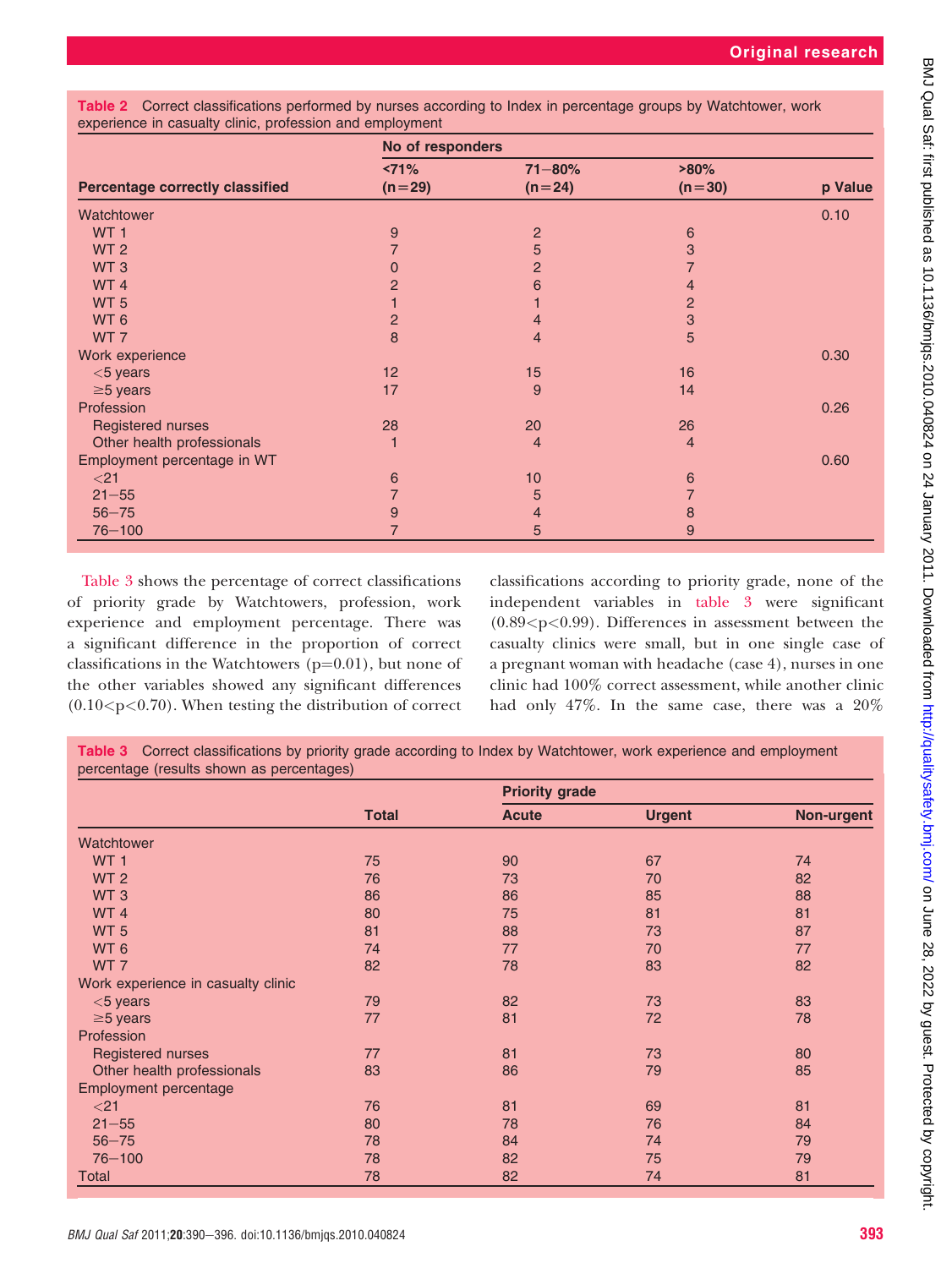overtriage of priority grade in one clinic, while another clinic had an undertriage of 41% of the same case.

### Intraobserver variability

Of the subgroup of 20 nurses, 18 completed the retest of the case scenarios (response rate 90%). All were registered nurses, except one who was an enrolled nurse. The mean duration of work experience among the 18 nurses was 6.7 (median 5) years, while the mean employment percentage was 56% (median 60%).

The mean  $\kappa$  value for all responders was 0.61, or good (CI 0.52 to 0.70), and the range was  $0.32-0.92$ <sup>15</sup> The weighted k value was 0.68 (good). There were no significant differences in k values between the casualty clinics or work-experience groups, but there was a significant increase in k value with increased employment percentage (table 4).

Owing to the small numbers, an agreement analysis within priority grades was not possible.

## **DISCUSSION**

## Strengths and limitations of the study

The use of written case scenarios cannot fully substitute for actual triage practice, but we tried to include all of the essential information needed to decide upon the priority grade—acute, urgent or non-urgent. The strength of this method consists in the fact that the nurses assess the cases on the same basis and that the situation is consistent and unchangeable. When using simulated patients or real patients, the conditions can vary because the situation is altered during the call.

Written case scenarios have been used in studies in other countries for both nurses and paediatricians working with triage. $8^{16-21}$  An important limitation of using this methodology is that it is not assessed whether the nurses ask the patients the proper questions needed

to clarify the urgency because the important information is already available. Another limitation is that the interaction skills with the patient are not challenged. When using for example simulated patients, in practice one could observe both their communication skills and their ability to ask the questions needed. $3$  However, one cannot avoid differences in the presentations of the different complaints by standardised simulated patients. We think both methods (paper cases and simulation patients) have their strengths and limitations. However, in this study, we focused on the decision on priority grade given the information needed.

## Correct classification of priority grade

Overall, the percentage of correct classifications in our study (78%) was higher than in most other studies. One study from The Netherlands showed correct assessments in about half of the calls, $\frac{1}{1}$  while similar studies in Sweden and other countries<sup>3</sup>  $16-19$  showed correct classifications from 57% to 64%. Studies from The Netherlands and USA reported about the same level of correct classification but reported a higher proportion of undertriage than we found in our study.<sup>3 21 22</sup>

It must be remarked that the number of priority grades used in triage varies from one country to another. Having a higher number of priority grades may lead to a lower percentage of correct classification. The fact that the nurses participatingin the study both assess telephone calls and meet the patients face to face at the casualty clinic may have advantages regarding feedback of their assessment.

The underestimation of priority grades was quite low in our study. However, every error made in practice could have consequences for the patient's safety. It is therefore important that nurses obtain feedback on their priority grading to improve the accuracy.

It is commonly assumed that the Index recommends too high a priority grade in some situations (eg, sending

|                       | N              | <b>Agreement</b> | <b>Median</b> | Range         | p Value |
|-----------------------|----------------|------------------|---------------|---------------|---------|
| Watchtowers*          |                |                  |               |               | 0.92    |
| WT <sub>2</sub>       | 5              | Moderate         | 0.58          | $0.32 - 0.92$ |         |
| WT <sub>3</sub>       | 3              | Moderate         | 0.67          | $0.34 - 0.77$ |         |
| WT <sub>4</sub>       | 3              | Good             | 0.77          | $0.42 - 0.92$ |         |
| WT <sub>5</sub>       | $\overline{2}$ | Good             | 0.62          | $0.47 - 0.77$ |         |
| WT <sub>6</sub>       | 5              | Moderate         | 0.58          | $0.44 - 0.77$ |         |
| Work experience       |                |                  |               |               | 0.93    |
| $\leq$ 5 years        | $\overline{7}$ | Good             | 0.59          | $0.44 - 0.92$ |         |
| $>5$ years            | 11             | Good             | 0.63          | $0.32 - 0.92$ |         |
| Employment percentage |                |                  |               |               | 0.03    |
| $34$                  | $\overline{4}$ | Moderate         | 0.47          | $0.32 - 0.77$ |         |
| $34 - 70$             | 8              | Moderate         | 0.58          | $0.44 - 0.92$ |         |
| >70                   | 6              | Good             | 0.77          | $0.67 - 0.92$ |         |

\*Watchtowers 1 and 7 were not represented in the sample.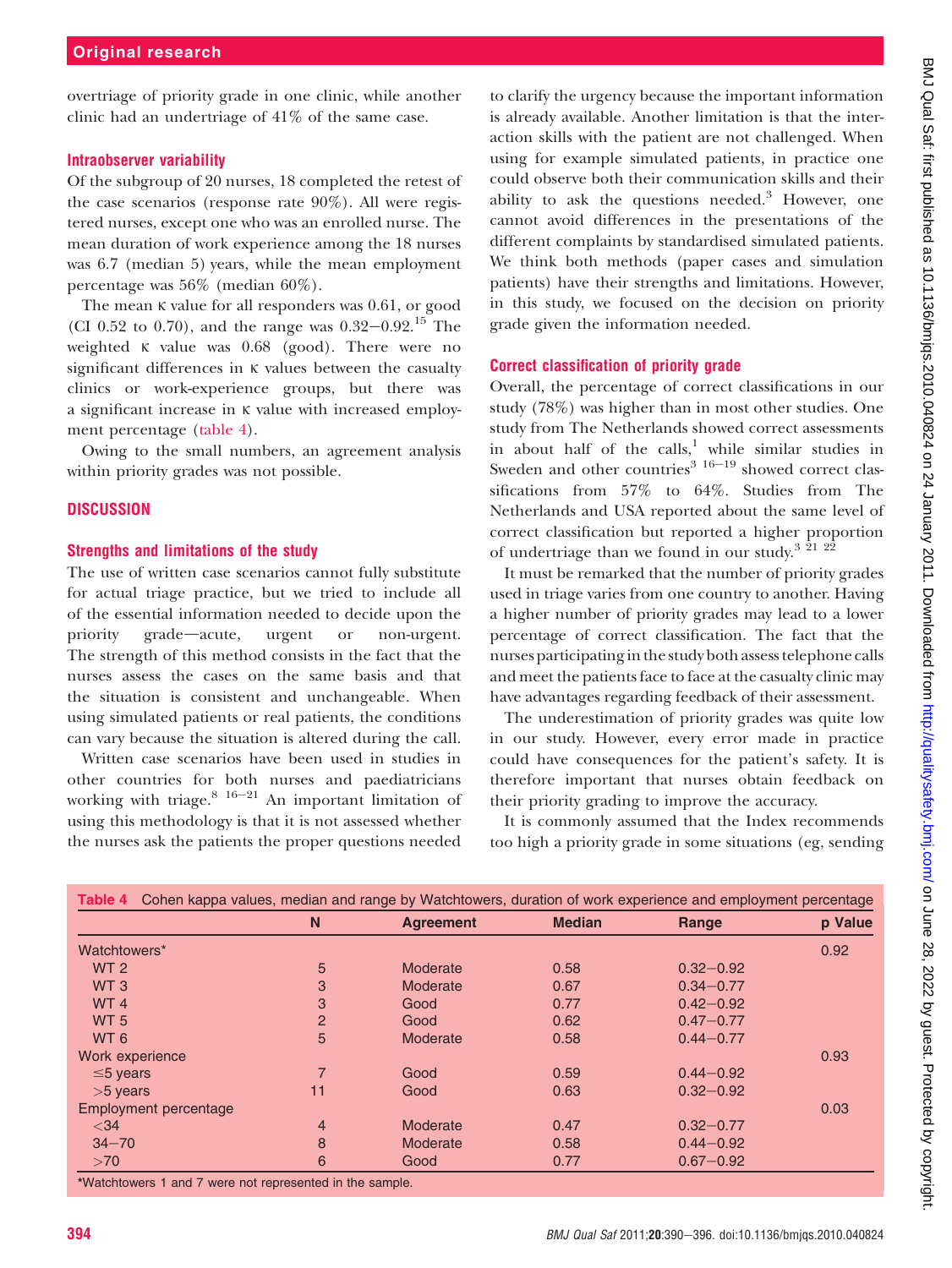an ambulance when not needed). Therefore, nurses in Norway often contact the doctor on-call instead of sending an ambulance if the situation is obviously not life-threatening, thus avoiding an unnecessarily dramatic situation for the patient, and still ensuring a good and safe level of care. This may cause an undertriage according to the Index in some cases.

We found no evidence indicating that extent of work experience or nurses employment percentage affected triage decisions, which is in accordance with other studies.<sup>16</sup> <sup>18-21</sup> <sup>23-27</sup>

#### Intraobserver variability

There was a strong within-nurse agreement in our study. We found few studies on telephone triage that presented intrarater agreement analysed by k. The intraobserver variability in our study was higher than that found in one study, $21$  and lower than in another study $28$  We had expected to find a higher level of intrarater agreement among the most experienced nurses as we found for employment percentage, but perhaps the amount of training, in this context, is more important than long work experience.

It must be remarked that both temporary and permanent employees were participating in our study. The temporary employees are working sporadically, and we showed that in the retest situation, a high employment percentage was associated with a more consistent classification of the degrees of priority. This may indicate that the temporary employees have influenced the results in a negative way.

Based on the findings from this study, it may be suggested that the LEMCs may benefit on reducing temporary employees and engage nurses in full-time jobs. Nurses in the Watchtowers both assess patients by telephone and actually meet them face to face when they attend the casualty clinic. This way of organising the casualty clinic may contribute to an important evaluation of the nurses' assessments which is of most importance regarding feedback and learning. This aspect has been given little attention in former studies. Such an attempt may strengthen the quality on decision-making and contribute to a safer service for the patients in the out-ofhour services in other countries as well as in Norway.

Telephone triage is a complex human interaction between patient and provider, and further studies are needed to assess both the quality and consistency of this activity. Advanced methodology, preferably by using real situations or experimental designs based on actors or trained patients, should be developed and validated.

### **Conclusions**

The amount of correct classification in the three priority grades was about equal and quite high. Work experience and employment percentage did not affect triage decisions. The intrarater agreement was good and also about the same as that found in previous studies performed in other countries. From this sample of Norwegian casualty clinics, it may be suggested that the quality of decisionmaking is high and that nurse triage competence is safe for patients.

Acknowledgements We wish to thank all the personnel engaged in the project in the seven Watchtowers for their commitment and interest.

Funding The project is internally funded by the National Centre for Emergency Primary Health Care.

Competing interests None.

Provenance and peer review Not commissioned; externally peer reviewed.

#### **REFERENCES**

- 1. Derkx HP, Rethans JJ, Muijtjens A, et al. Quality of clinical aspects of call handling at Dutch out of hours centres; cross sectional national study. BMJ 2008;337:a1264.
- 2. Crouch R, Dale J. Telephone triage-identifying the demand. Nurs Stand 1998;12:34-5.
- 3. Giesen P, Ferwerda R, Tijssen R, et al. Safety of telephone triage in general practitioner cooperatives: do triage nurses correctly estimate urgency? Qual Saf Health Care 2007;16:181-4.
- 4. Turner VF, Bentley PJ, Hodgson SA, et al. Telephone triage in Western Australia. Med J Aust 2002;176:100-3.
- 5. Bunn F, Byrne G, Kendall S. The effects of telephone consultation and triage on healthcare use and patient satisfaction: a systematic review. Br J Gen Pract 2005;55:956-61.
- 6. Moll van Charante EP, ter Riet G, Drost S, et al. Nurse telephone triage in out-of-hours GP practice: determinants of independent advice and return consultation. BMC Fam Pract 2006;7:74.
- 7. Lattimer V, George S, Thompson F, et al. Safety and effectiveness of nurse telephone consultation in out-of-hours primary care; randomized controlled trial. BMJ 1998;317:1054-9.
- 8. Hasegawa T, Ogasawara C, Katz E. Measuring diagnostic competency and the analysis of factors influencing competency using written case studies. Int J Nurs Terminol Classif 2007;18:93-102.
- McGrath AC, Macdonald R. Quality framework for telephone triage. Aust Health Rev 2008;32:786-91.
- 10. Car J, Koshy E, Bell D, et al. Telephone triage in out of hours call centres. BMJ 2008;337:a1167.
- 11. Jones TV, Gerrity MS, Earp J. Written case simulations: do they predict physicians' behavior? J Clin Epidemiol 1990;43:805-15.
- 12. Hansen EH, Hunskaar S. Development, implementation, and pilot study of a sentinel network ('The Watchtowers') for monitoring emergency primary health care activity in Norway. BMC Health Serv Res 2008;8:62.
- 13. Morken T, Hunskår S, Blinkenberg J, et al. Legevaktorganisering i Norge-2007. http://helse.uni.no/publications.aspx?ci=158 (accessed 18 Jan 10).
- 14. Norwegian Medical Association. Norsk indeks for medisinsk nødhjelp (Norwegian Index of Emergency Medical Assistance). 2.1st edn. Stavanger: Asmund S Lærdal A/S, The Laerdal Foundation for Acute Medicine, 2005.
- 15. Altman DG. Practical Statistics for Medical Research. London: Chapman & Hall, 1991:403-9.
- 16. Bergeron S, Gouin S, Bailey B, et al. Comparison of triage assessments among pediatric registered nurses and pediatric emergency physicians. Acad Emerg Med 2002;9:1397-401.
- 17. Göransson K, Ehrenberg A, Marklund B, et al. Accuracy and concordance of nurses in emergency department triage. Scand J Caring Sci 2005;19:432-8.
- 18. Bergeron S, Gouin S, Bailey B, et al. Agreement among pediatric health care professionals with the pediatric Canadian triage and acuity scale guidelines. Pediatr Emerg Care 2004;20:514-18.
- 19. Maldonado T, Avner JR. Triage of the pediatric patient in the emergency department: are we all in agreement? Pediatrics 2004;114:356-60.
- 20. Worster A, Sardo A, Kevin E, et al. Triage tool inter-rater reliability: a comparison of live versus paper case scenarios. J Emerg Nurs 2007;33:319-23.